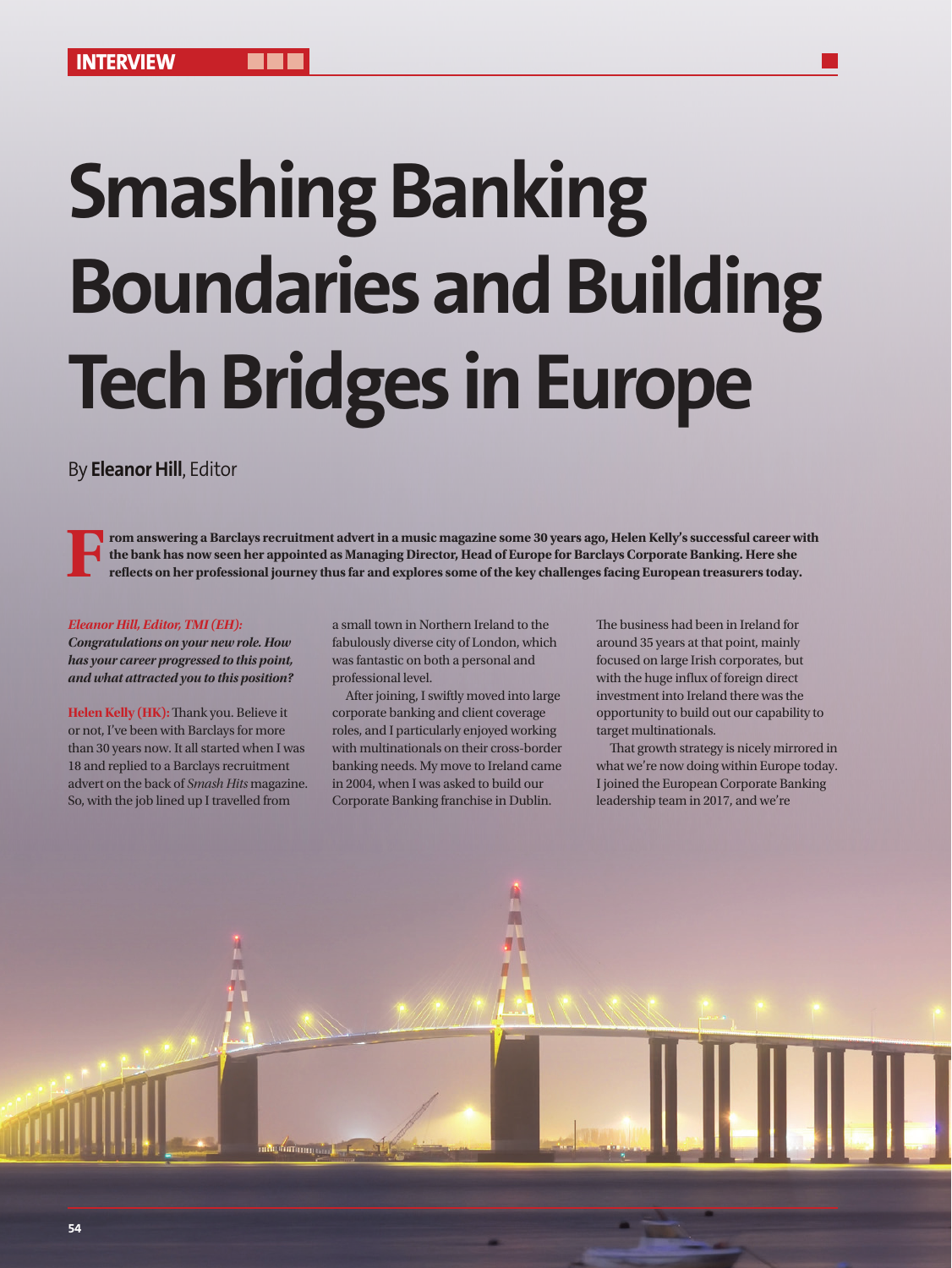investing heavily in new capabilities for clients operating in European geographies. At the same time, we are building stronger, deeper relationships with clients – and this opportunity for mutual growth is incredibly exciting.

### *EH: Tell me a little bit about the bank's European history. And what about your goals for the next 12 months – where is Barclays Corporate Banking within Europe heading?*

**HK:** The Barclays group has a longstanding heritage in Europe. We've been in France, for example, for 100 years. Europe has also been an area of focus for us many years, in particular in the corporate space. The advent of Brexit provided an opportunity to reaffirm and build on our commitment to Europe by founding a European bank, headquartered in Dublin, to ensure that we are well placed to support European corporates on the ground. We will continue to invest in this European network in the months and years ahead.

A central pillar of this investment is the roll-out of our new corporate banking platform, which covers nine European Corporate Banking countries in a single interface – and we are looking at further expanding this reach. Our clients currently benefit from the same experience in each country via our simplified European platform.

#### *EH: What are some of the challenges that corporates are facing in Europe as the pandemic rumbles on? How are banks supporting them through these tough times?*

**HK:** Let's take a look back at 2020 to set the scene. There were three main macro challenges treasurers faced. Obviously, when Covid-19 was first

declared a 'pandemic' we saw a global liquidity crunch, there was significant FX [foreign exchange] market volatility, and numerous central banks decided to cut interest rates.

The low interest rate environment presented an opportunity and a threat, depending on a company's capital structure. As we head into the second half of 2021, interest rates remain low, but inflation has become more topical and will remain very important and appropriate hedging will be vital.

Corporates, like governments, are also working hard to 'build back' from the pandemic – and they want to achieve this in a sustainable way. So, environmental, social and governance [ESG] initiatives are proving popular and banks are innovating in this space.

Another trend is that business models have had to evolve as a consequence of both the pandemic and growth of digital channels. We have seen lots of traditional business-to-business organisations exploring e-commerce and direct-to-consumer (D2C) sales, for example. In turn, this is incentivising treasurers to be more involved in discussions around payment and collection instruments.

### *EH: Tell me more about corporates' ESG expectations. How has the discussion moved on in the past 12 months, for example?*

**HK:** As we all know, ESG has been topical for a while; what's changed since early 2020, however, is that sustainable business is now a board-level imperative. Another interesting trend is the broadening of the ESG conversation beyond the typical 'E' talk towards the social and governance aspects.

Across Europe, treasurers are looking to their banking partners to



**Managing Director, Head of Europe, Barclays Corporate Banking**



66

*ESG has been topical for a while; what's changed since early 2020, however, is that sustainable business is now a board-level imperative.*